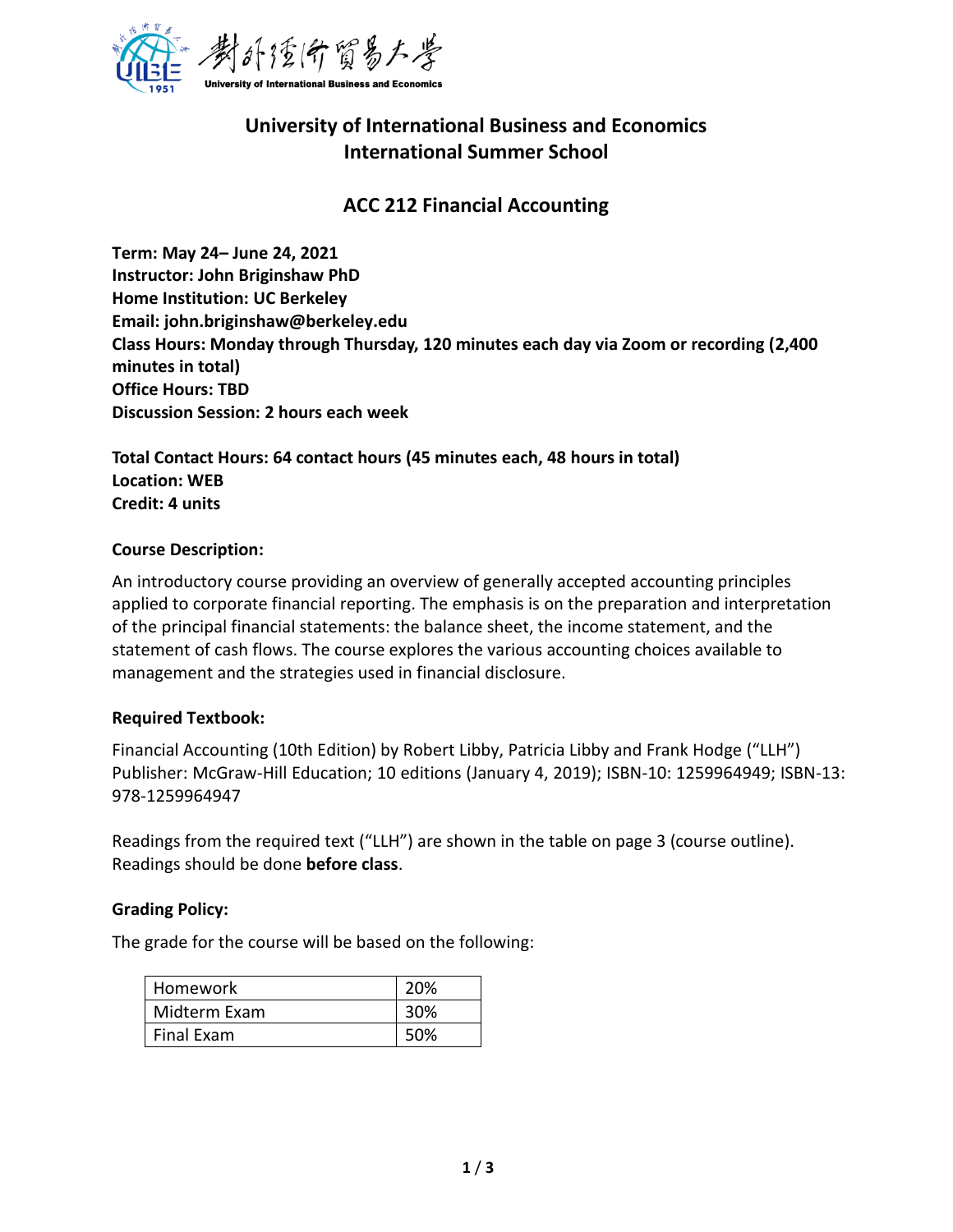

### **Grading Scale:**

|    | More than 90% |    | 72-74         |
|----|---------------|----|---------------|
| А- | 85-89         |    | 68-71         |
| B+ | 82-84         | ۰. | 64-67         |
| B  | 78-81         |    | 60-63         |
| В- | 75-77         |    | Less than 60% |

Assignments and examinations will be graded according to the following grade scale:

Curve may be used if appropriate.

#### **Homework**:

Homework assignments are shown on last page and should be done before each class. The week's homework is due for grading Friday 9am Beijing Time via Blackboard. Grading of homework will be on effort not correctness (i.e., if all questions are attempted you get full points). However, **homework must be done individually**. Typed or written (if tidy and readable) homework is OK.

#### **Exams:**

All exams will be held via Blackboard. Calculators may be used and all course materials. However, no internet searching or collaboration is allowed. Exams must be taken at the scheduled time. There will be no make-up exams or extended-time/take-home exams.

#### **Plagiarism & Fraud:**

Cheating on exams and homework will not be tolerated. Evidence of cheating or submission of homework that is not the product of your own work will result in a score of zero. Repeated occurrences may result in failing the course.

#### **Class Rules:**

Students are expected to:

- Attend the live classes via zoom and view the zoom recording for the other classes
- Be responsible for all material covered in class and otherwise assigned
- Complete the required readings and assignments
- Have an electronic calculator (that cannot store text) available to follow along with examples and solve in-class exercises. Cellphone may not be used as calculator.
- Turn on cameras when using zoom, mute microphone unless speaking
- Student acknowledges that any comments they make on zoom may be recorded and student gives the instructor a perpetual worldwide royalty-free license to rebroadcast student's comments on the zoom recording for any purpose (such as letting other students watch the lecture)